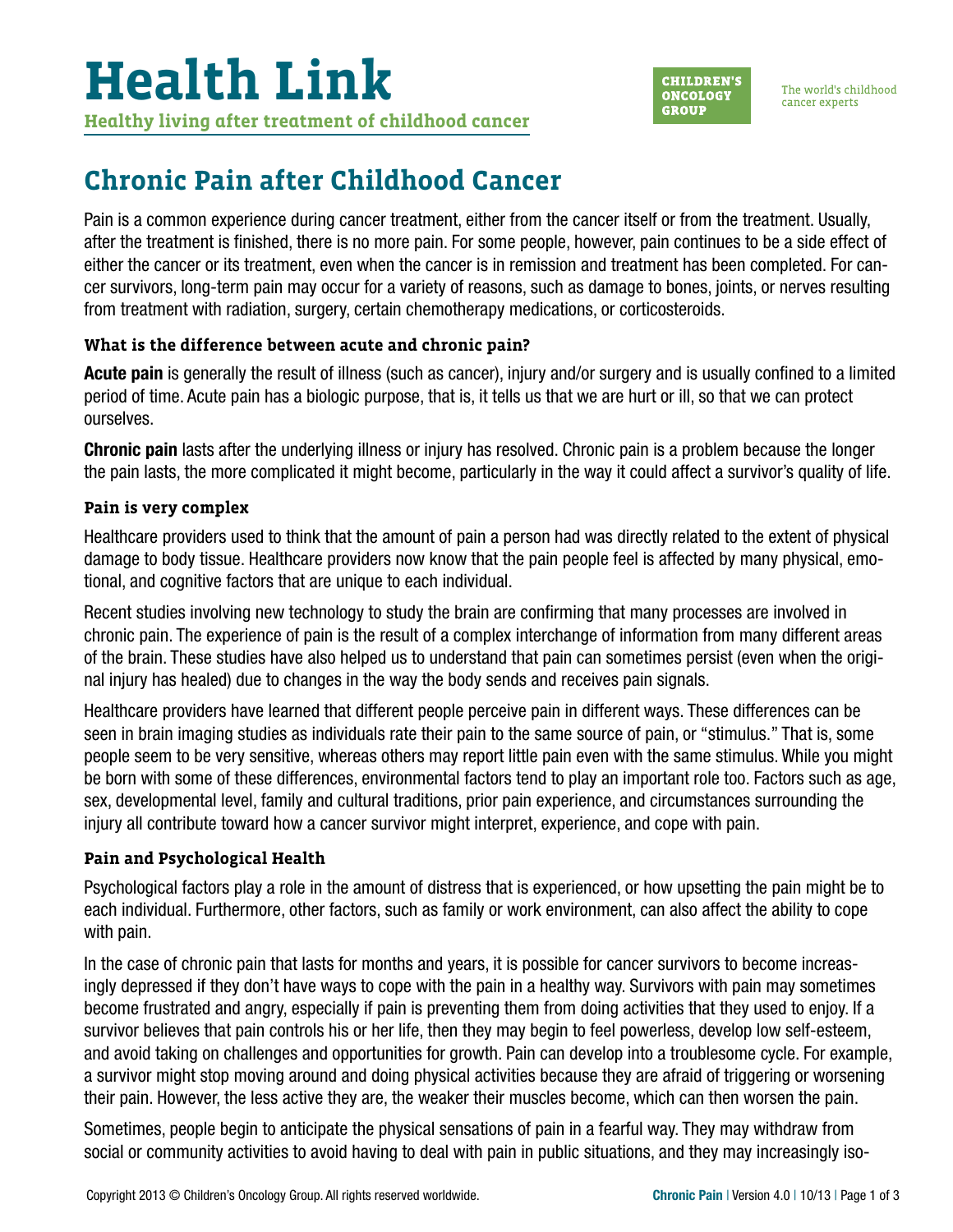late themselves. Depression, anxiety, and chronic stress may follow, which than can make the pain worse. This may also lead to physical changes in the body associated with stress, depression, and anxiety, which can lower the pain thresholds.

#### **How is Pain Treated?**

Fortunately, there are ways to manage and cope with chronic pain. Chronic pain can be treated with medicine, without medicine using behavioral treatments (such as relaxation or meditation), or by a combination of the two. Non-medicine treatments can be used along with medications to manage pain during all phases of cancer treatment. Studies of patients suffering from chronic pain show that training in pain-coping skills can help increase self-confidence and reduce distress from pain. Changes in how a person copes with pain and what they believe about their pain may also produce positive changes in behavior, such as increased exercise, improved pacing of activities, better compliance with medication, and increased participation in social activities.

Behavioral skills can be helpful in treating and coping with pain. Specific techniques include relaxation, meditation, guided imagery, distraction, and redirected thinking, as well as changing thoughts and beliefs about pain and what it means. Other effective approaches include support groups, massage, music, and counseling focused on pain management and behavioral modification.

Additional information about chronic pain is available on the following websites:

- *[www.americanpainsociety.org](http://www.americanpainsociety.org)*
- *[www.painandhealth.org](http://www.painandhealth.org)*

Written by Sunita Patel, PhD, Clinical Neuropsychologist and Director, Behavioral Research in Pediatrics, City of Hope National Medical Center, Duarte, CA.

Reviewed by Scott Hawkins, LMSW; Wendy Landier, RN, PhD, CPNP, CPON®; and Joan Darling, PhD.

#### **Additional health information for childhood cancer survivors is available at**  *[www.survivorshipguidelines.org](http://www.survivorshipguidelines.org)*

Note: Throughout this *Health Links* series, the term "childhood cancer" is used to designate pediatric cancers that may occur during childhood, adolescence, or young adulthood. Health Links are designed to provide health information for survivors of pediatric cancer, regardless of whether the cancer occurred during childhood, adolescence, or young adulthood.

#### Disclaimer and Notice of Proprietary Rights

Introduction to Late Effects Guidelines and Health Links: *The Long-Term Follow-Up Guidelines for Survivors of Childhood, Adolescent, and Young Adult Cancers* and accompanying *Health*  Links were developed by the Children's Oncology Group as a collaborative effort of the Late Effects Committee and Nursing Discipline and are maintained and updated by the Children's Oncology Group's Long-Term Follow-Up Guidelines Core Committee and its associated Task Forces.

To cancer patients (if children, their parents or legal guardians): Please seek the advice of a physician or other qualified health provider with any questions you may have regarding a medical condition and do not rely on the Informational Content. The Children's Oncology Group is a research organization and does not provide individualized medical care or treatment.

To physicians and other healthcare providers: The Informational Content is not intended to replace your independent clinical judgment, medical advice, or to exclude other legitimate criteria for screening, health counseling, or intervention for specific complications of childhood cancer treatment. Neither is the Informational Content intended to exclude other reasonable alternative follow-up procedures. The Informational Content is provided as a courtesy, but not intended as a sole source of guidance in the evaluation of childhood cancer survivors. The Children's Oncology Group recognizes that specific patient care decisions are the prerogative of the patient, family, and healthcare provider.

No endorsement of any specific tests, products, or procedures is made by Informational Content, the Children's Oncology Group, or affiliated party or member of the Children's Oncology Group.

No Claim to Accuracy or Completeness: While the Children's Oncology Group has made every attempt to assure that the Informational Content is accurate and complete as of the date of publication, no warranty or representation, express or implied, is made as to the accuracy, reliability, completeness, relevance, or timeliness of such Informational Content.

No Liability on Part of Children's Oncology Group and Related Parties/Agreement to Indemnify and Hold Harmless the Children's Oncology Group and Related Parties: No liability is assumed by the Children's Oncology Group or any affiliated party or member thereof for damage resulting from the use, review, or access of the Informational Content. You agree to the following terms of indemnification: (i) "Indemnified Parties" include authors and contributors to the Informational Content, all officers, directors, representatives, employees, agents, and members of the Children's Oncology Group and affiliated organizations; (ii) by using, reviewing, or accessing the Informational Content, you agree, at your own expense, to indemnify, defend and hold harmless Indemnified Parties from any and all